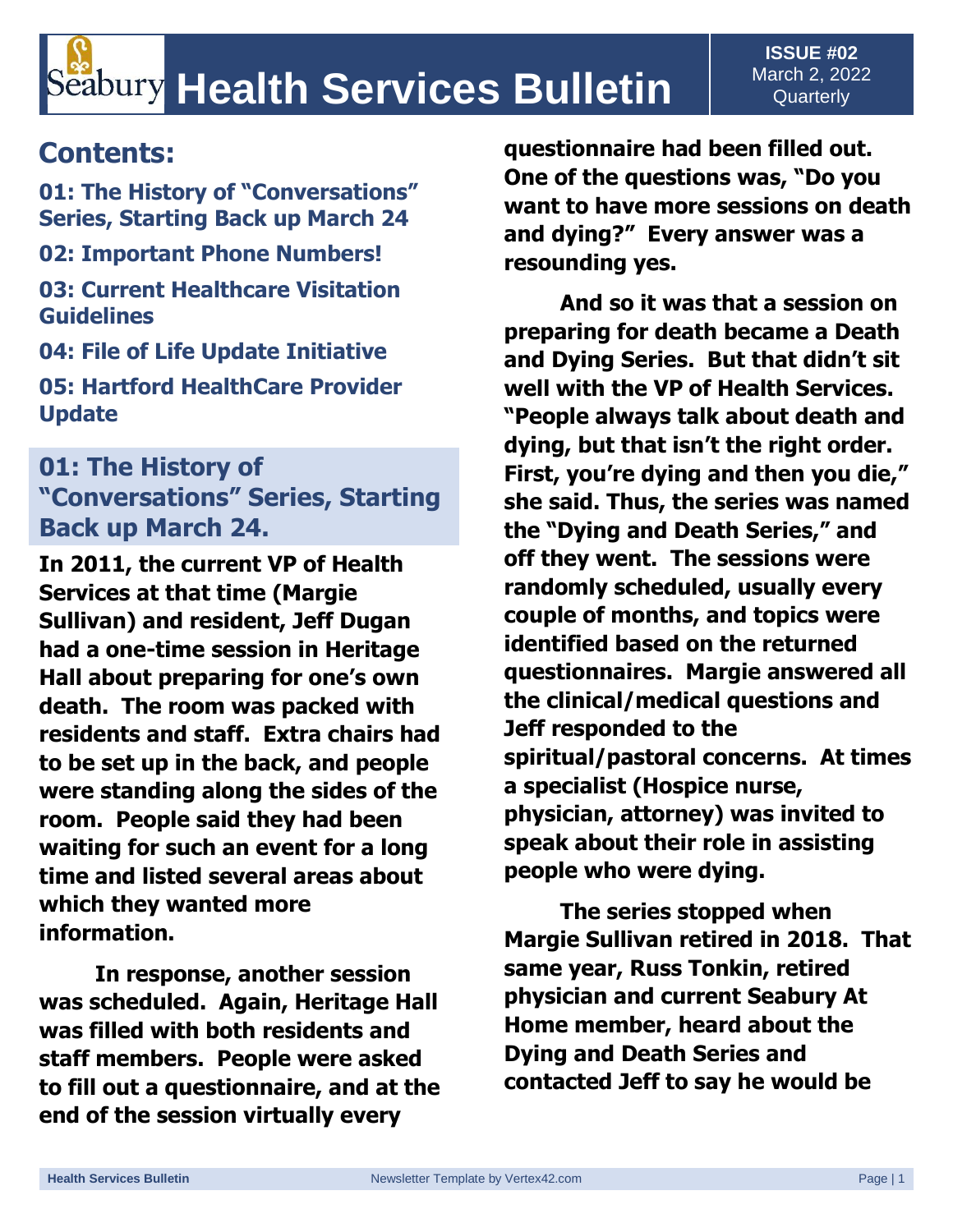# **Seabury Health Services Bulletin**

**very interested in participating in the series if it was going to continue.**

**Russ and Jeff met a few times to discuss the matter. Wanting to make a new beginning after the previous Dying and Death Series; and because the series is all about life, not death, the new team named their series the Conversations Series, as the series is an ongoing sequence of conversations about the many ways people can prepare for a good death and live life to the fullest up to the end.**

**The Conversations Series was halted when the COVID-19 pandemic put an end to in-person gatherings. It is scheduled to begin again on March 24 at 10:00 a.m. in the Chapel.**

**The first session will cover the following topics:**

- **Having a conversation**
- **Advanced Directives**
- **Hospice - Medicare benefit & Threshold Choir**
- **Palliative Care - difference from hospice**
- **DNR & MOLST Plan - mandatory CPR**
- **Funerals: prepaying, cremation, and caskets**
- **Will**
- **POA (Power of Attorney)**

• **Movies**

**Topics pending**:

- **Probate issues**
- **Burials (Green)**
- **Procedure for transitioning to higher level of care at Seabury**
- **VSED-dehydration, hunger**
- **Reiki, Music, Massage**
- **Fears-Pain, Being alone, Dementia**

### **02: Important Phone Numbers**

#### **Hartford HealthCare Clinic & Seabury Nurse Service:**

- **To book an appointment with Hartford HealthCare Doctors and APRN's in the clinic– Please call 860-380-5150**
- **To book an appointment with Seabury's Community Nurse Service, call Beth Caponera at 860-243-4031, Jake 860-243- 6027, or Susie 860-243-6071**
- **Appointments with Beth Caponera will take place in the exam room in the Seabury Healthcare Lobby (next to Susie Washington's desk), or resident's home.**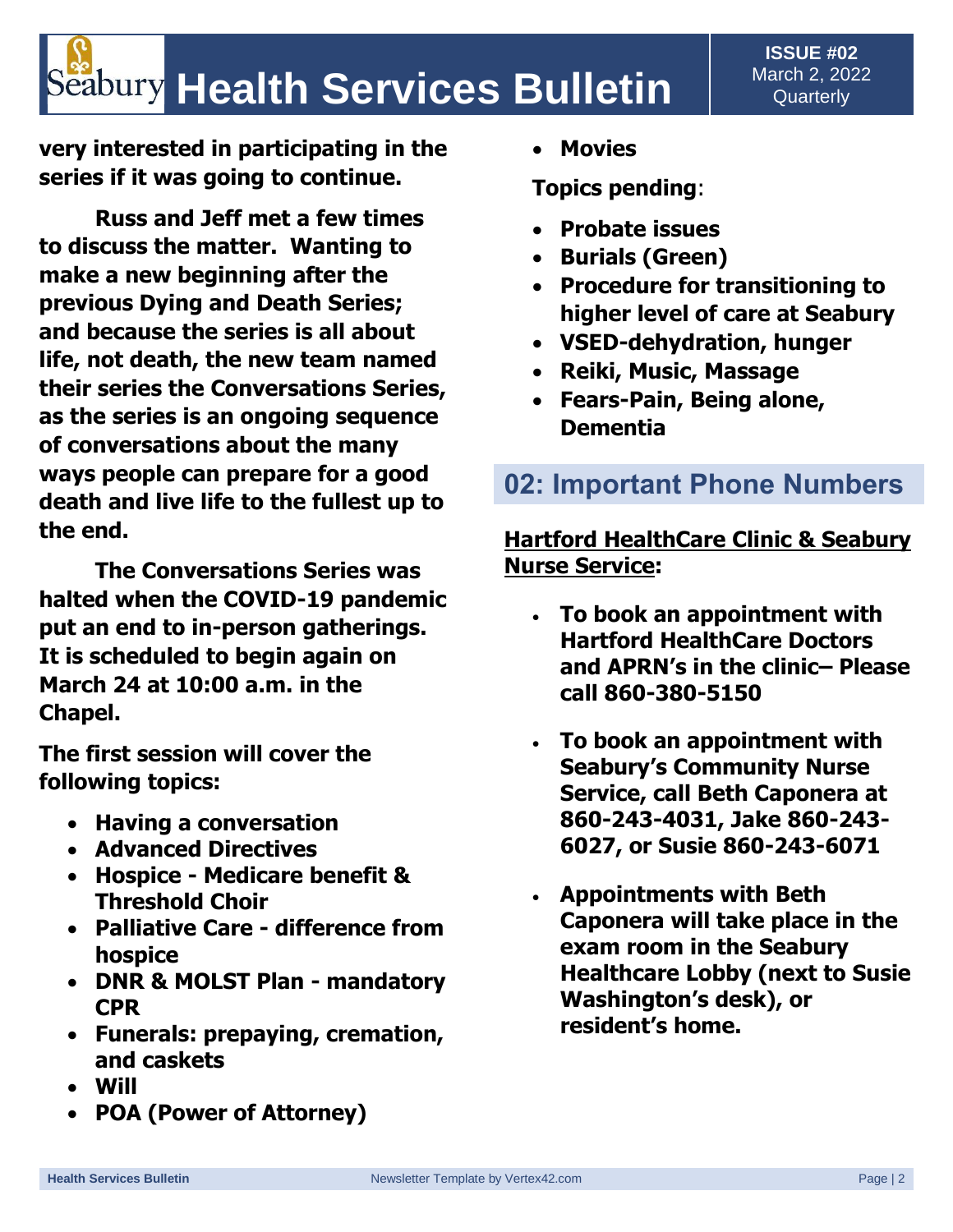# **Health Services Bulletin**

**If ever it is a true medical emergency, please call 911, then alert security with SARA pendant or phone call.**



### **03: File of Life Update**

**We believe it is prudent to update our records on an annual basis and will take this opportunity to request that the FILE OF LIFE Card(s), distributed last Friday, be completed by Seabury Residents. Please return a photocopy of the FILE OF LIFE Card(S) to the Front Desk by March 9, 2022.** 

**As a matter of clarification for Seabury Residents:**

- **1. Please keep the FILE OF LIFE Card for your refrigerator.**
- **2. Please bring a copy of the FILE OF LIFE Card(s) to the Front Desk.**
- **3. We would also be happy to make a copy for you in or near**

**The HUB and collect a copy in this location!** 

**Should you have any questions, please contact Christine Dupont at 860-243-6001 or email at [christinedupont@seaburylife.org.](mailto:christinedupont@seaburylife.org)** 

### **04: Current Healthcare Visitation Guidelines**

- **1. Complete temperature & screening questions in the Main Lobby, Health Services Lobby or Meadows Entrance**
- **2. All visits are encouraged to take place in the resident's room or apartment.**
- **3. Obtain/return a visitor's badge from security for access to skilled nursing if you are leaving skilled nursing with a resident, please notify their nurse of your departure and return**
- **4. Proper mask and shield wearing is a must in all areas.**
- **5. Proof of vaccination or a negative test is now required.**